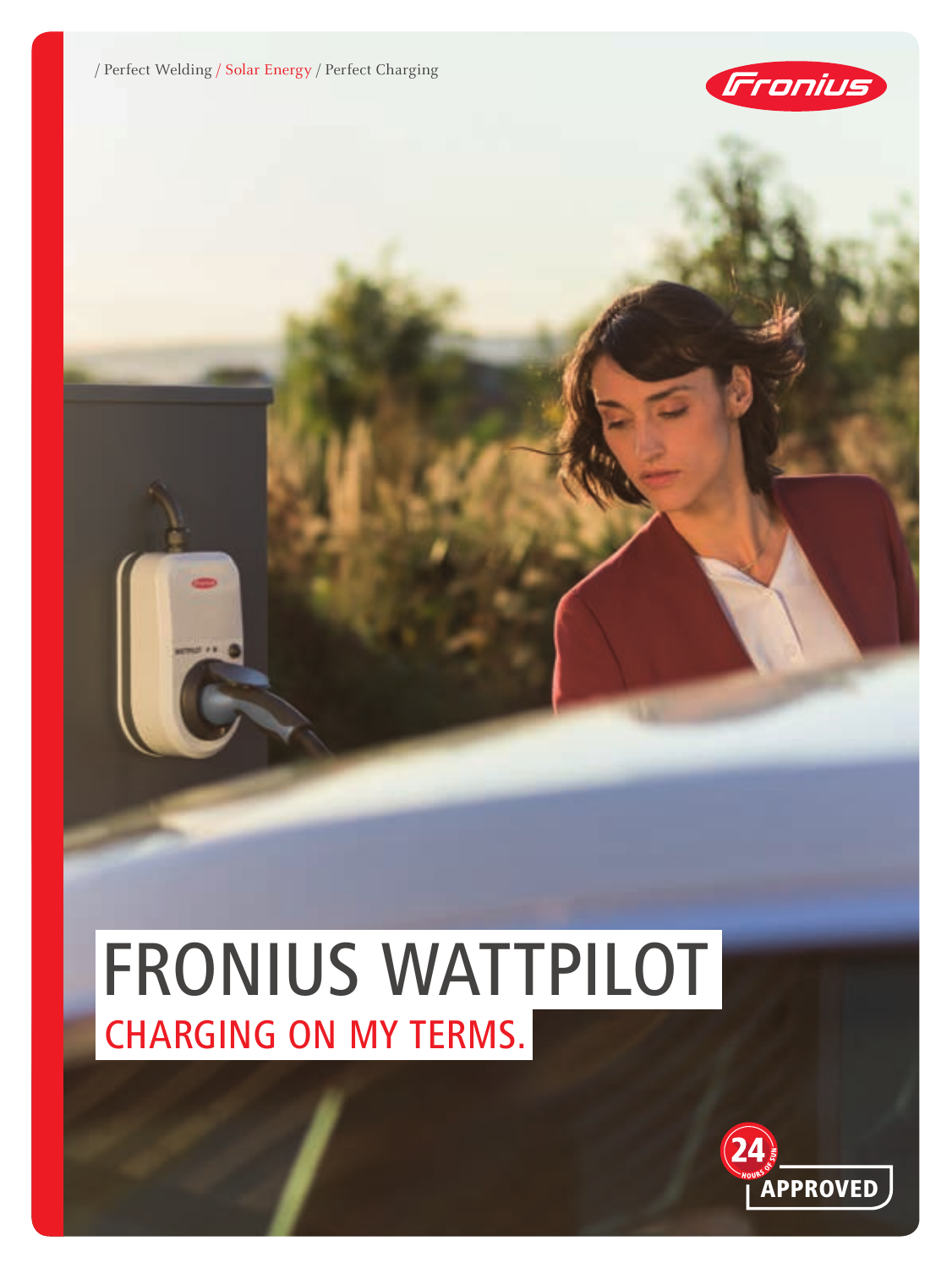# FRONIUS WATTPILOT THE INTELLIGENT CHARGING BOX FOR ALL ELECTRIC CAR OWNERS

The Fronius Wattpilot charging box offers you all the options you need for charging your electric car. You can choose between Wattpilot models for fixed installation or for portable use.

### Charge how and when you want with the Fronius Wattpilot:

#### Charge when energy costs are low

Reduce your electricity bills with a variable green electricity tariff and the Wattpilot.<sup>1</sup> The Wattpilot charges when electricity prices are at their lowest. You decide the maximum price limit for charging your car.

<sup>1</sup> This feature is initially available in Austria (aWattar Hourly) and Germany (Lumina Strom).





The green area indicates charging an electric car with a variable electricity tariff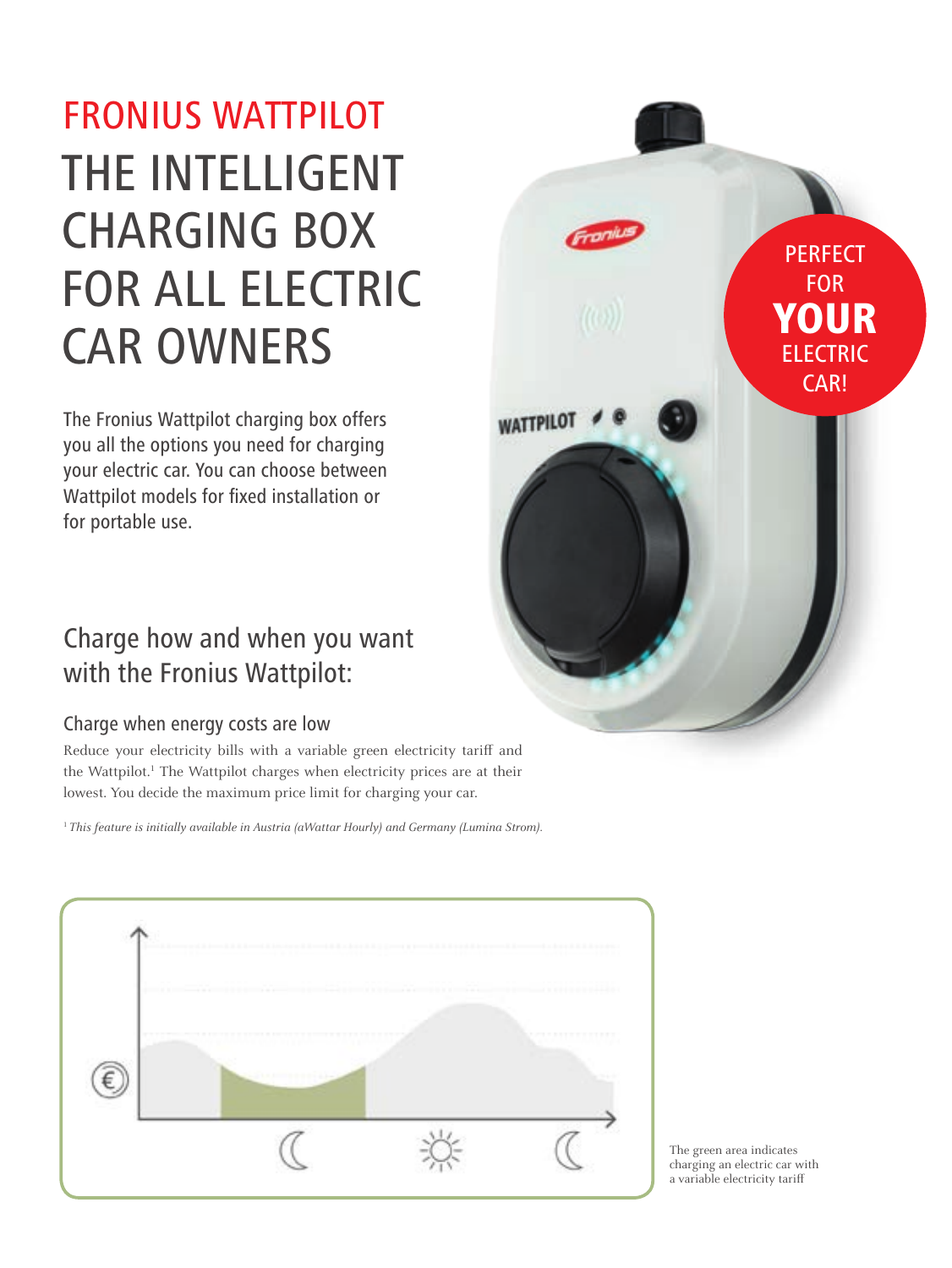# Charge with self-generated energy

Use the Wattpilot to charge your electric car with excess solar power from your own roof. Even when it's not very sunny, the electricity produced on your roof is often enough to cover your daily journeys.

#### Charge when other charging boxes are asleep

The Wattpilot maximises the amount of solar power in your tank. How does it do this? It charges your electric car even when solar insolation is low, such as in the morning or evening – utilising more of your PV energy and lowering your charging costs.



# You choose the charging mode

The Wattpilot lets you decide how and when you charge. You can either focus on lowering costs as much as possible or ensuring the required amount of energy is available for your next trip.

Eco Mode gives you control over your filling costs. You decide the maximum price limit for charging. The Wattpilot uses excess solar energy first, before turning to mains current. Simply set the upper price limit via the app and the Wattpilot takes care of the rest.

### **Eco Mode** Next Trip Mode

Next Trip Mode offers peace of mind. You decide how far you want to travel and when you want to set off. The Wattpilot then ensures that the electric car's battery is sufficiently charged at the agreed time – and at the lowest available price.

### Everything at a glance with the app

You can switch charging modes and adjust other settings with the free Solar.wattpilot app. Available for Android and iOS.







 DOWNLOAD THE SOLAR.WATTPILOT APP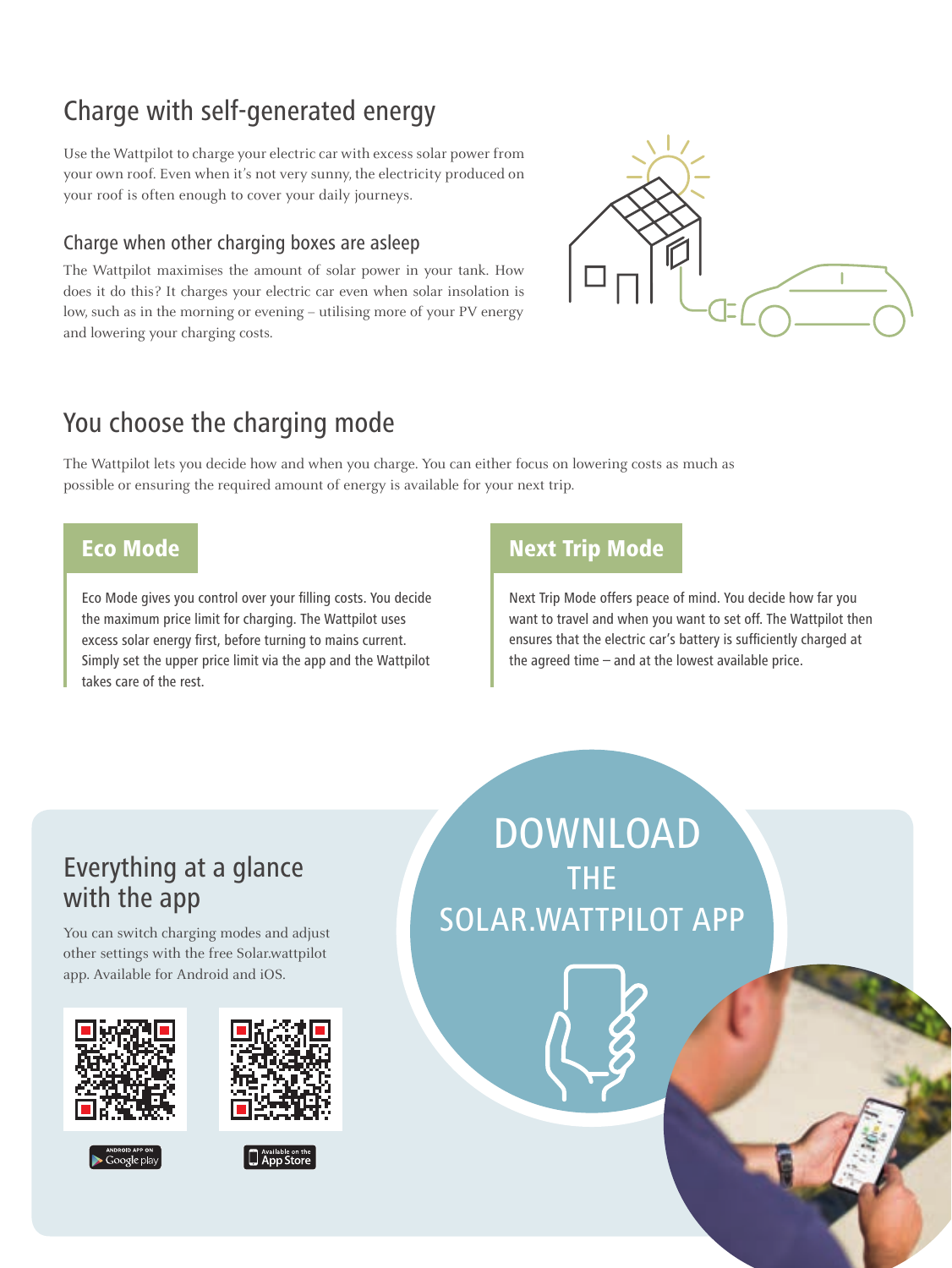# E-mobility and solar energy A winning team

Charge your electric car at the lowest cost with a photovoltaic system on your roof. Instead of feeding self-generated electricity into the grid for little remuneration, use this energy yourself and enjoy the following advantages:

- / Low-cost charging you generate the electricity for your car yourself.
- / Use more of your self-generated energy yourself your photovoltaic system will pay for itself more quickly.
- / Reduce your CO2 footprint you can be sure your car is charged with sustainable electricity.



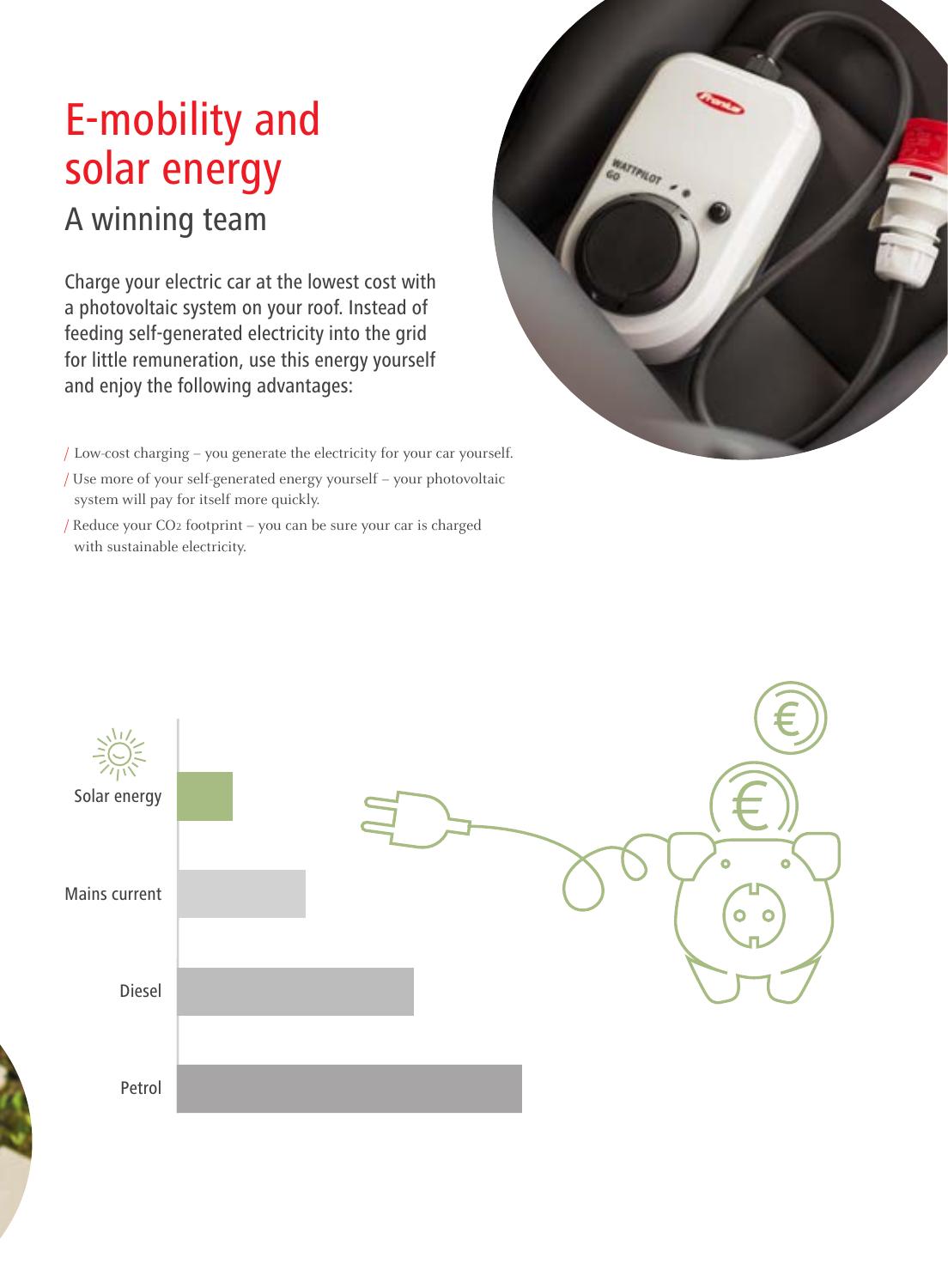

# Compare the Wattpilot models side by side:



# PORTABLE

The Wattpilot Go 11 J and Go 22 J are portable.



#### FIXED INSTALLATION

The Wattpilot Home 11<sup>'</sup>J is fixed in place.

| <b>TECHNICAL DATA</b>  | <b>WATTPILOT GO 11 J</b>                                      | <b>WATTPILOT GO 22 J</b>                                    | <b>WATTPILOT HOME 11 J</b>                          |
|------------------------|---------------------------------------------------------------|-------------------------------------------------------------|-----------------------------------------------------|
| Maximum charging power | 11 kW                                                         | 22 kW                                                       | 11 kW                                               |
| Dimensions (LxWxH)     |                                                               | 25.1 x 14.6 x 9.6 cm                                        |                                                     |
| Mains connection       | CEE16 plug red 5-pin /<br>30 cm including neutral conductor   | CEE32 plug red 5-pin /<br>30 cm including neutral conductor | 5-pin cable /<br>200 cm including neutral conductor |
| Optional adapter set   | CEE32 red fused.<br>CEE blue camping plug,<br>safety plug 16A | CEE16 red.<br>CEE blue camping plug,<br>safety plug 16A     |                                                     |
| Network connection     | WLAN                                                          |                                                             |                                                     |
| Type of installation   | Hanging upright, flexibly transportable                       |                                                             | Hanging upright, fixed installation                 |
| Use                    | Indoors or outdoors                                           |                                                             |                                                     |